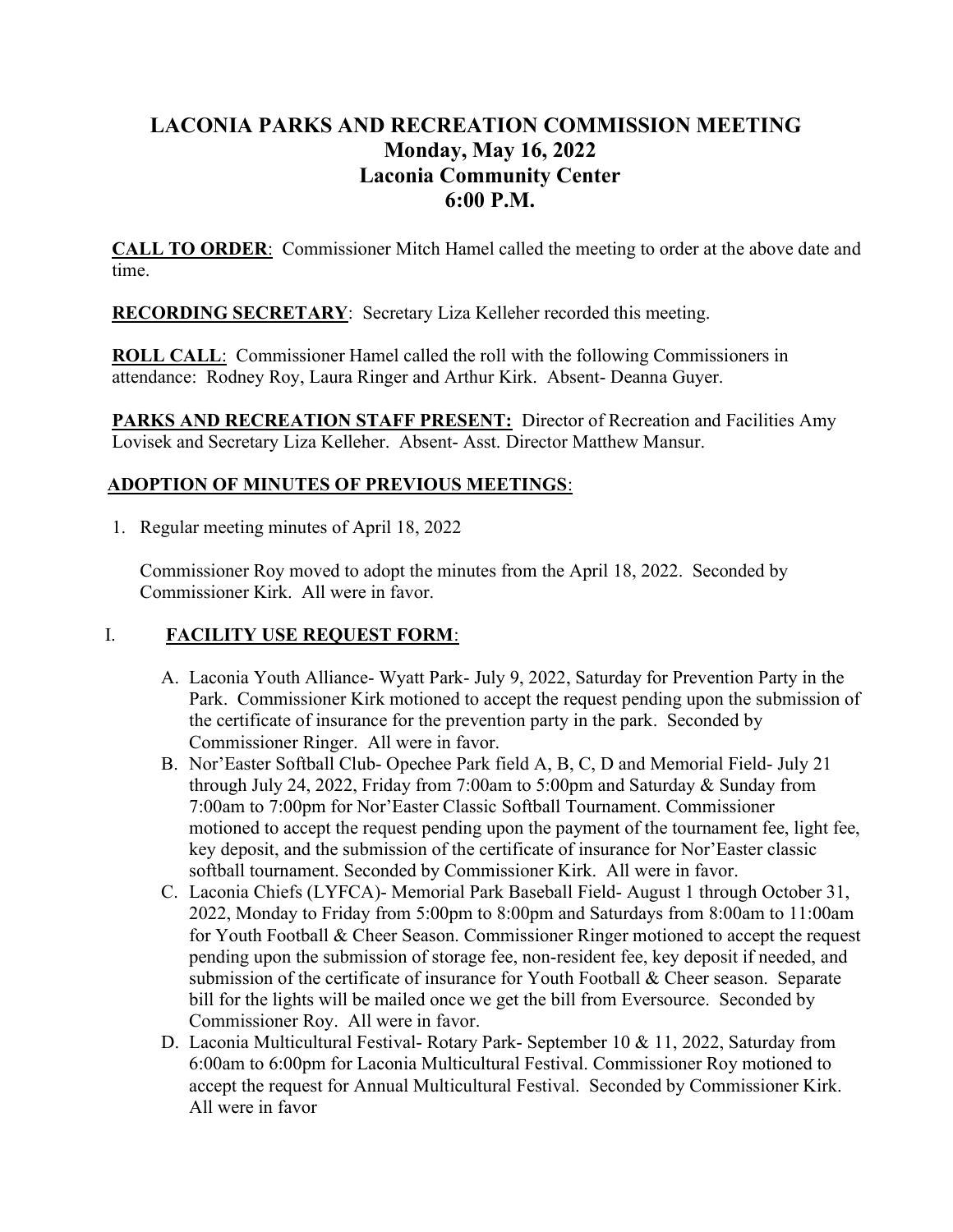E. Laconia Middle School-Opechee Point/Cove- Friday, June 16, 2022, from 10:00am to 2:00pm for 8th Grade celebration event. Commissioner Ringer motioned to accept the request with the food truck in the vicinity. Seconded by Commissioner Kirk. All were in favor.

### II. OLD BUSINESS:

### III. ADMINISTRATIVE APPROVALS-ROTARY PARK, BEACHES, WEIRS AMPHITHEATER & PAVILION

- A. Laconia Little League- Memorial Park Batting cage- Friday, April 15, 2022, from 5:30pm to 7:30pm for batting practice.
- B. Briana Delong- Rotary Park- Saturday, October 21, 2023, from 2:00pam to 6:00pm for a wedding ceremony.
- C. Carly Weeks- Rotary Park- Saturday, September 2, 2023, from 2:00pm to 6:00pm for a wedding ceremony.

### IV. NEW BUSINESS:

- A. Commissioner Election- Commissioner Roy motioned to appoint the same officer for the Parks & Recreation Commission. Seconded by Commissioner Ringer. All were in favor.
- B. Possible removal of Green Monster at Robbie Mills replaced with chain link fence-Commissioner Kirk motioned to allow them to take down the Green Monster at Robbie mills and should be replace with the same fencing we have right now. The banners will follow the Banner Police and will be put up and should be taken down at the end of the season. The Commission is requiring a completion date and Director Lovisek will reach out to the organization. Seconded by Commissioner Ringer. All were in favor.
- C. Car top boat launch at Weirs Beach- Commissioner Roy motioned to allow kayak and canoe launch at Weirs Beach designated area. Seconded by Commissioner Kirk. All were in favor.

### V. ANNOUNCEMENTS:

# VI. NOMINATIONS, APPOINTMENTS & ELECTIONS:

### VII. PUBLIC COMMENT:

### VIII. COMMUNICATIONS:

# IX. OTHER REQUESTS REQUIRING COMMISSION ACTION:

### X. PARK ASSOCIATION REPORTS:

- A. Leavitt Park Association- May minutes of the meeting.
- B. Weirs Community Park Association- No report
- C. Tardif Park Association- No report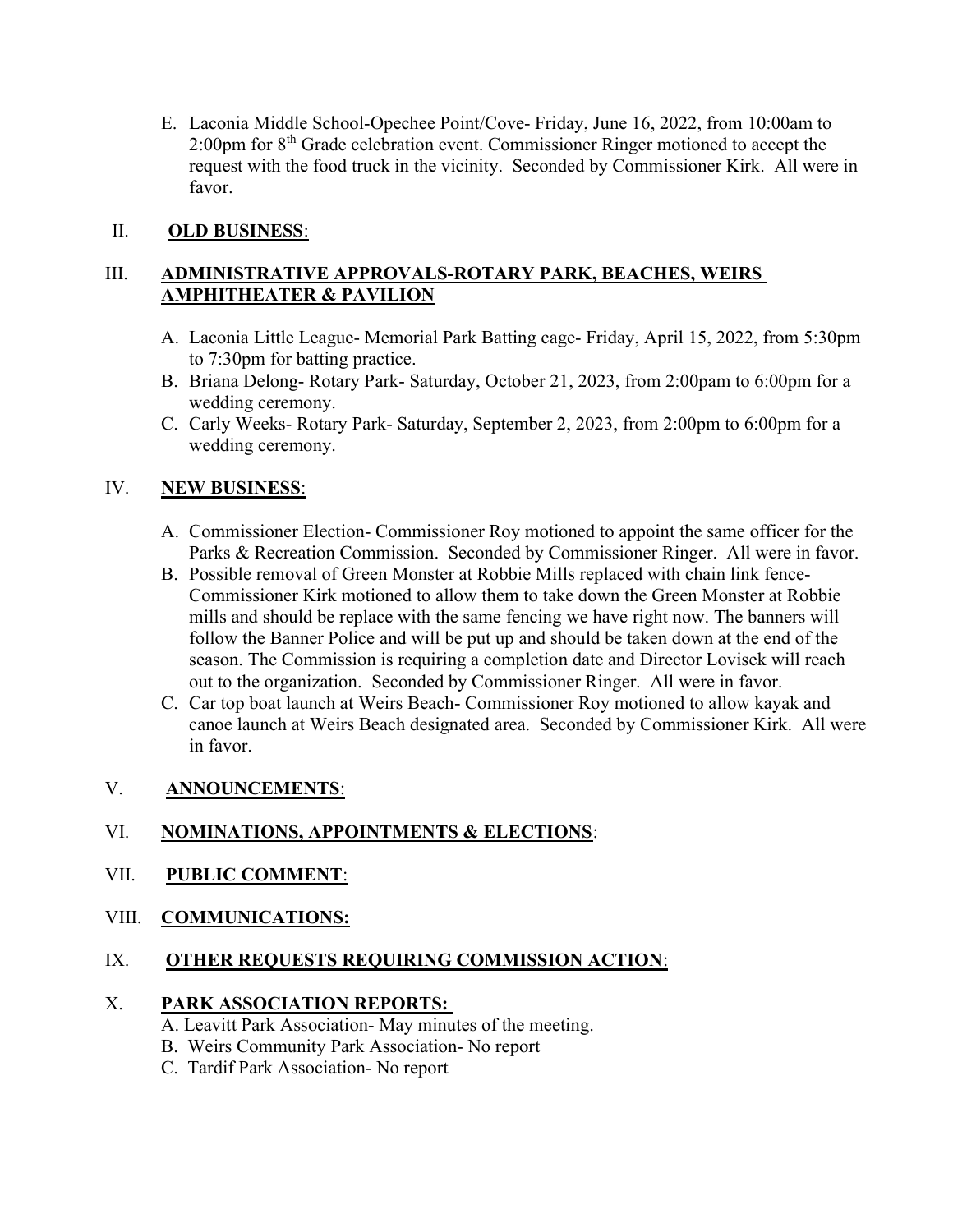### XI. DEPARTMENT REPORTS:

### A. Director's Report submitted by Amy Lovisek

We have seen some real progress and beautification in our city parks this month. The gardens are almost all weeded and mulch! Fay George is our new hire and has taken these under her wing and flown with them. The ball fields under Justin Tivey's experience are looking great and the kids are playing on some of the best fields in all of NH! Jay Pitts is our senior man and maintains the parks by mowing and blowing All of them! He is an extremely hard worker and luckily, he has some help this year in the form of seasonal staff! I couldn't be more pleased with the work everyone is putting into our parks!

I met with legal counsel regarding the possible car top boat launch at Weirs Beach. They had no issues but gave us some ideas for signage to prevent possible issues.

The City Hall Riverwalk repair will be completed in July this year. Breton Construction was awarded the job.

The Downtown Tree Project is in full swing. The trees are all gone, and Belknap Landscape is doing the work of covering certain areas and prepping other areas for trees. We did have an issue in one of the beds where the crew hit a Consolidated Communications line. This is currently being replaced, but this issue is on the contractor as they forgot to call in a dig safe request. The trees will be planted in the first two weeks of June!!

I have been in the planning meetings for the Ironman Timberman event. It looks like they will use Opechee Park starting the Wednesday before the event. We will have to move Youth Soccer and LMS soccer to another location for that week.

We had our Arbor Day Celebration on May 2<sup>nd</sup> this year and planted a silver Linden at Leavitt Park. The Opechee Inn and Spa also planted a Red Maple in the same location to celebrate Earth and Arbor Days!

Pleasant Street School 5<sup>th</sup> Graders helped clean up the WOW trail on Earth Day for the Day of Caring. Thank you PSS!!

I have been using the big 16' Toro mower on all the athletic fields since 4/28! Please don't look too closely, but I think they are looking fine.

The Rotary Park Patio project is coming along. We have decided on plants that will go into the project and will look very nice in the park. This may be done this month. We have had some small electrical issues down there, but they are working them out.

Assistant Director Matt Mansur will be out for the next week plus for his wedding and Dane Anderson and his wife had their baby! I would like to congratulate them on this next chapter in their lives!!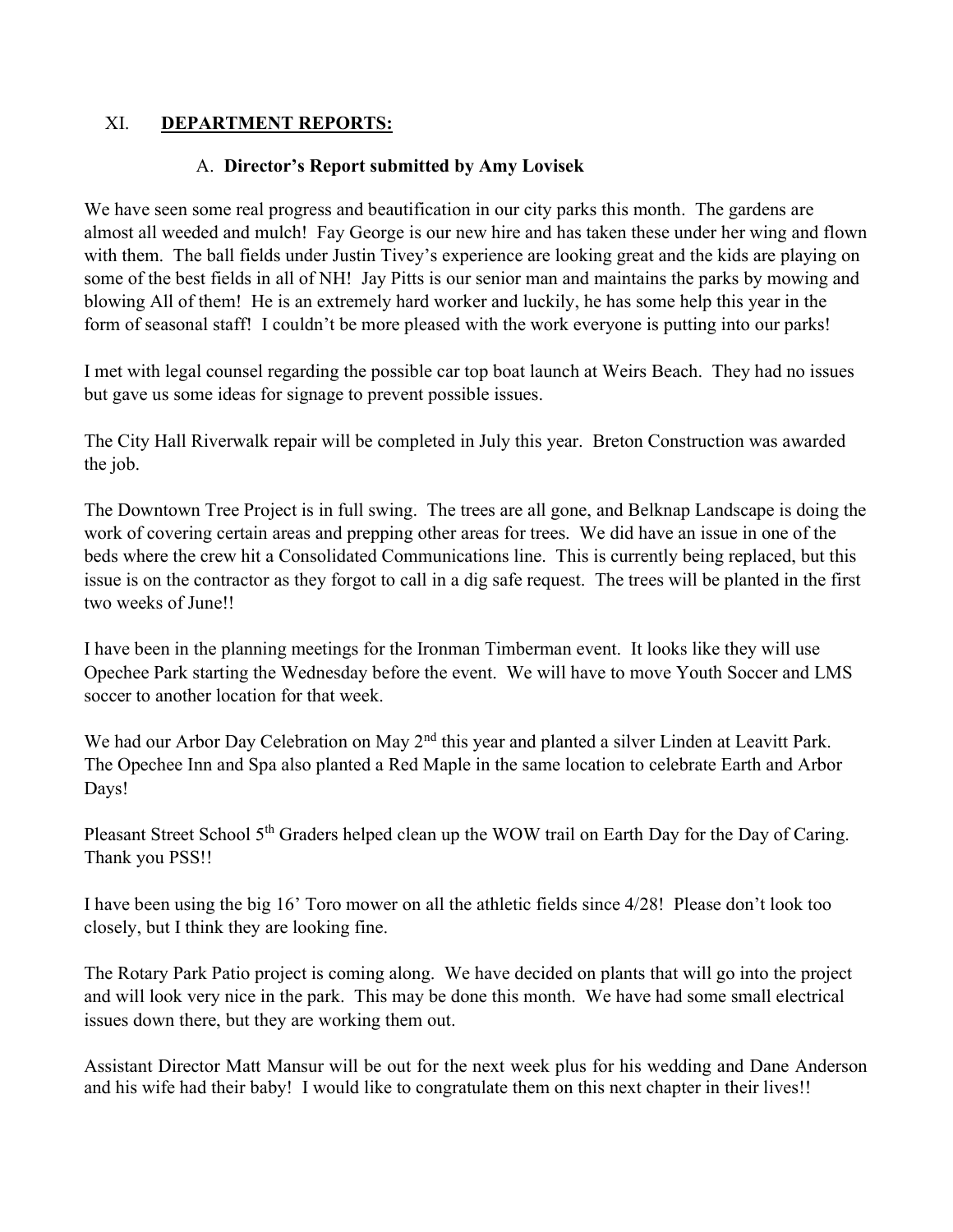### B. Assistant Director's Report submitted by Matt Mansur

#### Summer Preparations

#### Beaches

We've had a failry bit swing from last month. We are closer to having lifeguards at Weirs Beach then I have ever been. Skip Hounsell will be our Beach Supervisor and I will have (hopefully) made offical job offers to 4 lifeguards on Wednesday 5/11. With two others who have already signed on, we will be at 6 of the 12 that we need.

I am tyring to secure an indoor pool for the first two weeks of June to do Lifeguard training. If you have any ideas, please let me know!

The Huot has their prototype and will be securing materials shortly. We'll get six chairs from them (4 at the Weirs, 1 at Bond, and 1 at Opechee Point). Hopefully we will get more in the future!

Finally, we got one bid for the gazebo at Weirs beach, but it was more than we were able to spend so we will push the RFP out again (this is planned to be sent to Glenn on Wednesday May  $11^{th}$ ).

### Opechee Day Camp

We are about half full with summer campers.

I will be making an offer to a school teacher who is currently in Tennessee who will be moving back up to NH. I have an interviewed scheduled and I am hoping we can fill that  $5<sup>th</sup>$  spot and the rest of the campers spots!

No update on trips yet.

### Community Center Programs

#### Morning Activities

Pickleball has moved to Leavitt Park. I am interested to see what this brings; we have already had a few requests to open (and therefore clean) restrooms for the pickleballers.

Some cool conversation taking place with some of our pickleball experts and Tony and Michelle about throwing a pickleball tournament.

We have not found a solution to our shades yet.

### School Open Gyms

These ran well this summer. I think we will end up getting one staff member from them. Possibly two. We will close this down on Memorial Day Weekend.

### Evening Activities

These have run smoothly over the last month. We will also close this down on Memorial Day Weekend.

### Spring Clean Up

Amy and the team are doing a wonderful job in both Tim and Dane's absence. The city still looks great. Things are moving all over the place, but we've kept it in front of us at the moment.